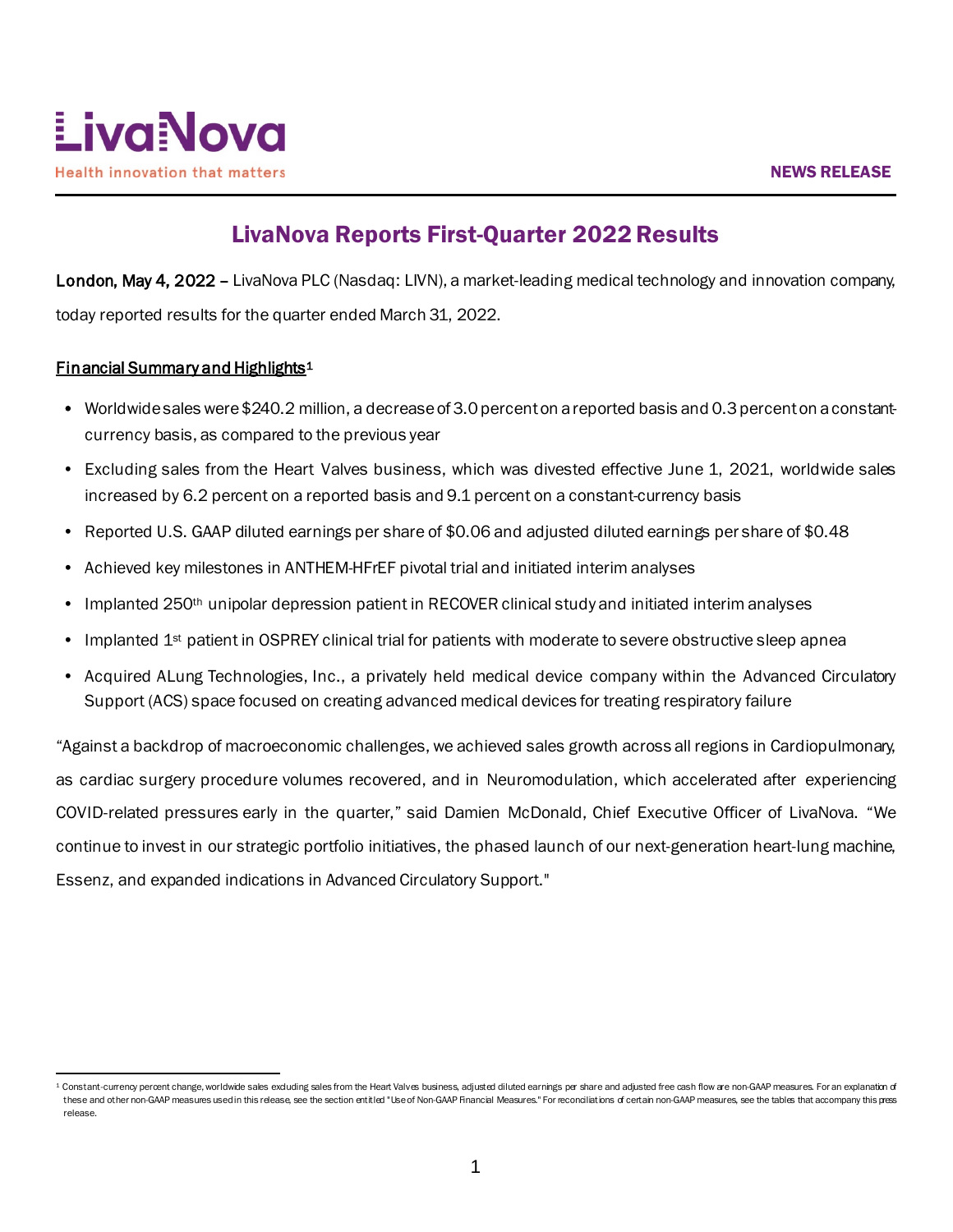### First-Quarter 2022 Results

|                                         | <b>Three Months Ended</b><br>$M$ arch 31 |         |            | Constant-<br>Currency |  |
|-----------------------------------------|------------------------------------------|---------|------------|-----------------------|--|
|                                         | 2022                                     | 2021    | % Change   | % Change              |  |
| Cardiopulmonary                         | \$117.1                                  | \$108.7 | 7.7 %      | 12.4 %                |  |
| Neuromodulation                         | 110.2                                    | 103.7   | 6.3%       | 7.5 %                 |  |
| <b>Advanced Circulatory Support</b>     | 11.7                                     | 13.0    | (10.1)%    | (9.7)%                |  |
| Other $(1)$                             | 1.2                                      | 22.2    | $(94.6)\%$ | $(94.1)\%$            |  |
| <b>Total Net Sales</b>                  | 240.2                                    | 247.6   | $(3.0)\%$  | (0.3)%                |  |
| Less: Heart Valves <sup>(1)</sup>       |                                          | 21.5    | N/A        | N/A                   |  |
| Total Net Sales, Excluding Heart Valves | \$240.2                                  | \$226.1 | 6.2%       | 9.1%                  |  |

The following table summarizes worldwide sales for the first quarter of 2022 by segment (in millions):

•Note: Numbers may not add precisely due to rounding. Constant-currency percent change and Total Net Sales, Excluding Heart Valves are non-GAAP metrics. For an explanation of these and other non-GAAP metrics used in this release, see the section entitled "Use of Non-GAAP Financial Measures." For reconciliations of certain non-GAAP metrics, see the tables that accompany this press release.

 $<sup>(1)</sup>$  Three-month period ended March 31, 2021 includes the results of the Heart Valves business, which was divested effective June 1, 2021.</sup>

All sales growth rates below reflect comparable, constant-currency growth. Constant-currency growth accounts for the impact from fluctuations in the various currencies in which the Company operates as compared to reported growth.

Cardiopulmonary sales increased 12.4 percent versus the first quarter of 2021 with growth across all regions. This growth was primarily driven by oxygenator sales due to an increase in cardiac surgery procedure volumes and heartlung machine sales in the Rest of World region.

Neuromodulation sales increased 7.5 percent versus the first quarter of 2021 with growth across all regions driven by replacement implants.

ACS sales decreased 9.7 percent compared to the first quarter of 2021 primarily due to a reduction in patients treated with extracorporeal membrane oxygenation (ECMO) related to hospital staffing shortages and less severe COVID-19 cases.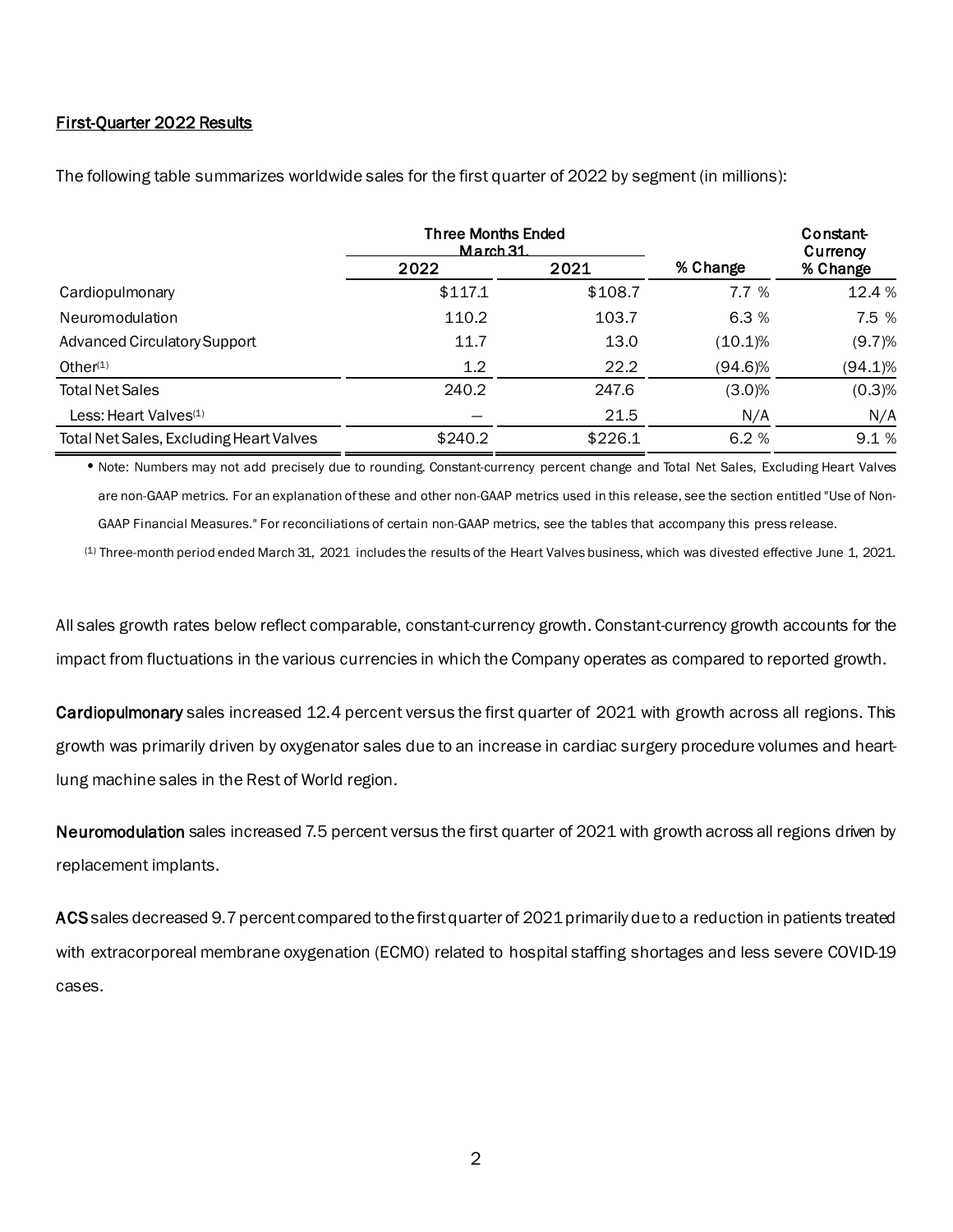## Financial Performance[2](#page-2-0)

On a U.S. GAAP basis, first-quarter 2022 operating income was \$9.5 million, as compared to an operating loss of \$5.7 million for the first quarter of 2021. Adjusted operating income for the first quarter of 2022 was \$28.4 million, as compared to \$30.3 million for the first quarter of 2021.

On a U.S. GAAP basis, first-quarter 2022 diluted earnings per share was \$0.06, as compared to a diluted loss per share of \$0.63 in the first quarter of 2021. First-quarter 2022 adjusted diluted earnings per share was \$0.48, as compared to \$0.34 per share in the first quarter of 2021.

## Subsequent Event

On May 2, 2022, LivaNova acquired the remaining 97% equity interests in ALung Technologies, Inc. (ALung). The purchase price included \$10 million paid at closing, subject to customary adjustments, and contingent considerations payable upon the achievement of sales-based milestones. ALung is a privately held medical device company focused on developing and manufacturing advanced medical devices for treating respiratory failure. ALung products are complementary to LivaNova's ACS portfolio and, as such, the business and financial results will be included in the Company's ACS segment. The acquisition is expected to have a neutral impact on adjusted diluted earnings per share in 2022.

## Full-Year 2022 Outlook

LivaNova continues to expect worldwide net sales for full-year 2022 to grow between 3 and 5 percent on a constantcurrency basis after excluding the impact of the Heart Valves divestiture. LivaNova assumes foreign currency is now a 2 to 3 percent headwind.

Adjusted diluted earnings per share for 2022 are still expected to be in the range of \$2.50 to \$2.80, assuming a share count of 54 million for full-year 2022. In 2022, the Company still estimates that adjusted free cash flow will be in the range of \$90 to \$110 million.

<span id="page-2-0"></span><sup>&</sup>lt;sup>2</sup> During the fourth quarter of 2021, the Company identified and rectified an error related to foreign currency exchange rates utilized to calculate inventory and cost of sales for the years ended December 31, 2017 through 2020 and the nine months ended September 30, 2021 Accordingly, prior period results on a GAAP and non-GAAP basis were revised. See the section entitled "Supplemental Unaudited Revised Financial Information and Non-GAAP Measures" in the Form 8-K furnished on February 23, 2022.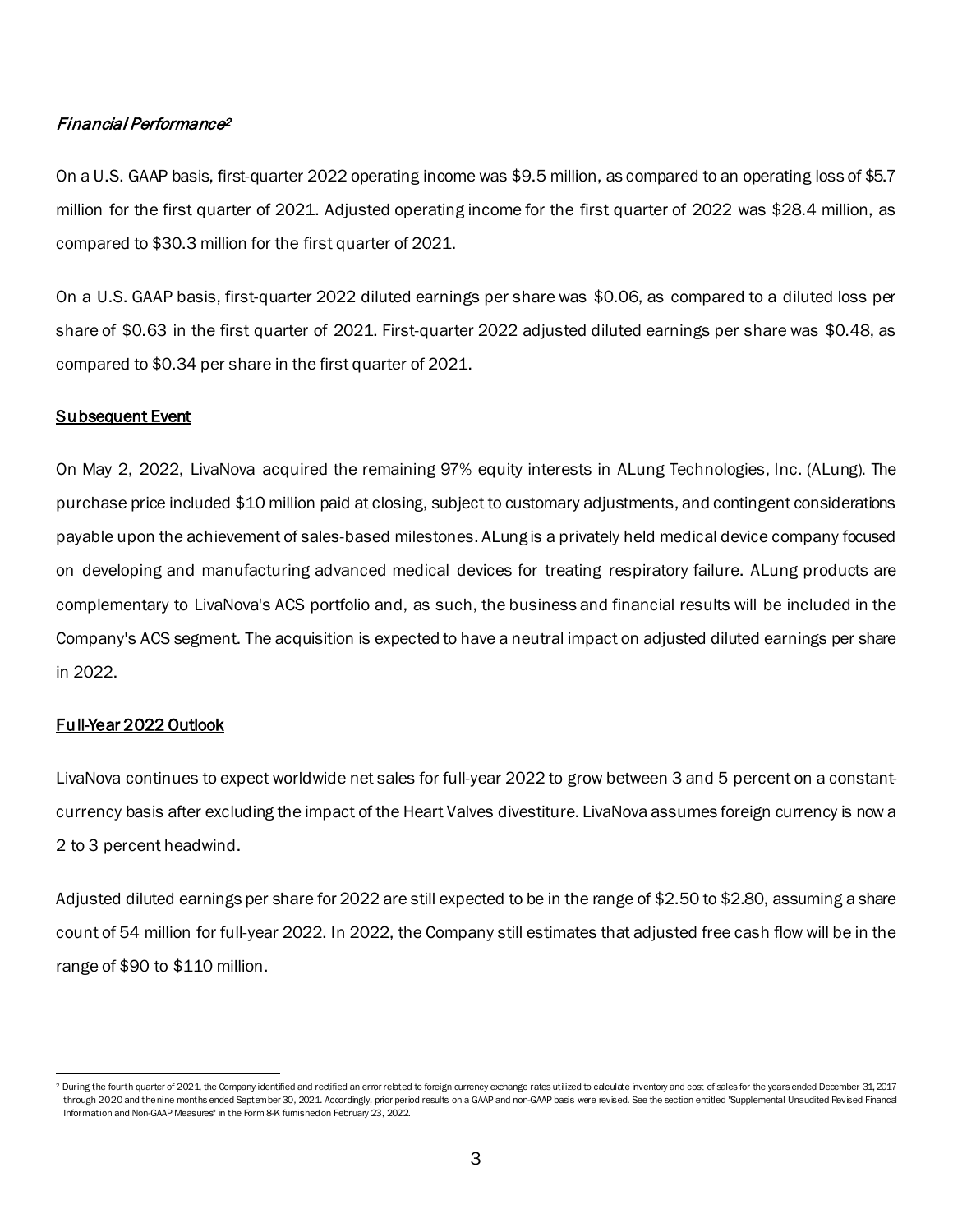#### Conference Call Instructions

The Company will host a live audiocast at 1 p.m. London time (8 a.m. EDT) on Wednesday, May 4, 2022 that will be accessible at [www.livanova.com/events.](http://www.livanova.com/events) Listeners should log on approximately 10 minutes in advance to ensure proper setup. To listen to the conference call by telephone, dial +1 844 200 6205 (if dialing from within the U.S.) or +1 929 526 1599 (if dialing from outside the U.S.). The conference call access code is 596849. Within 24 hours of the audiocast, a replay will be available at [www.livanova.com/events](http://www.livanova.com/events), where it will be archived and accessible for approximately 90 days.

#### About LivaNova

LivaNova PLC is a global medical technology and innovation company built on nearly five decades of experience and a relentless commitment to provide hope for patients and their families through innovative medical technologies, delivering life-changing improvements for both the Head and Heart. Headquartered in London, LivaNova employs approximately 3,000 employees and has a presence in more than 100 countries for the benefit of patients, healthcare professionals and healthcare systems worldwide. For more information, please visit www.livanova.com.

#### Use of Non-GAAP Financial Measures

In this press release, management has disclosed financial measurements that present financial information not in accordance with GAAP. Company management uses these measurements as aids in monitoring the Company's ongoing financial performance from quarter to quarter and year to year on a regular basis and for benchmarking against other medical technology companies. Non-GAAP financial measures used by the Company may be calculated differently from, and therefore may not be comparable to, similarly titled measures used by other companies. These non-GAAP financial measures should be considered along with, but not as alternatives to, the operating performance measure as prescribed by GAAP.

Unless otherwise noted, all sales growth rates in this release reflect comparable, constant-currency growth. Management believes that referring to comparable, constant-currency growth is the most useful way to evaluate the sales performance of LivaNova and to compare the sales performance of current periods to prior periods on a consistent basis. Constant-currency growth, a non-GAAP financial measure, measures the change in sales between current and prior-year periods using average exchange rates in effect during the applicable prior-year period.

4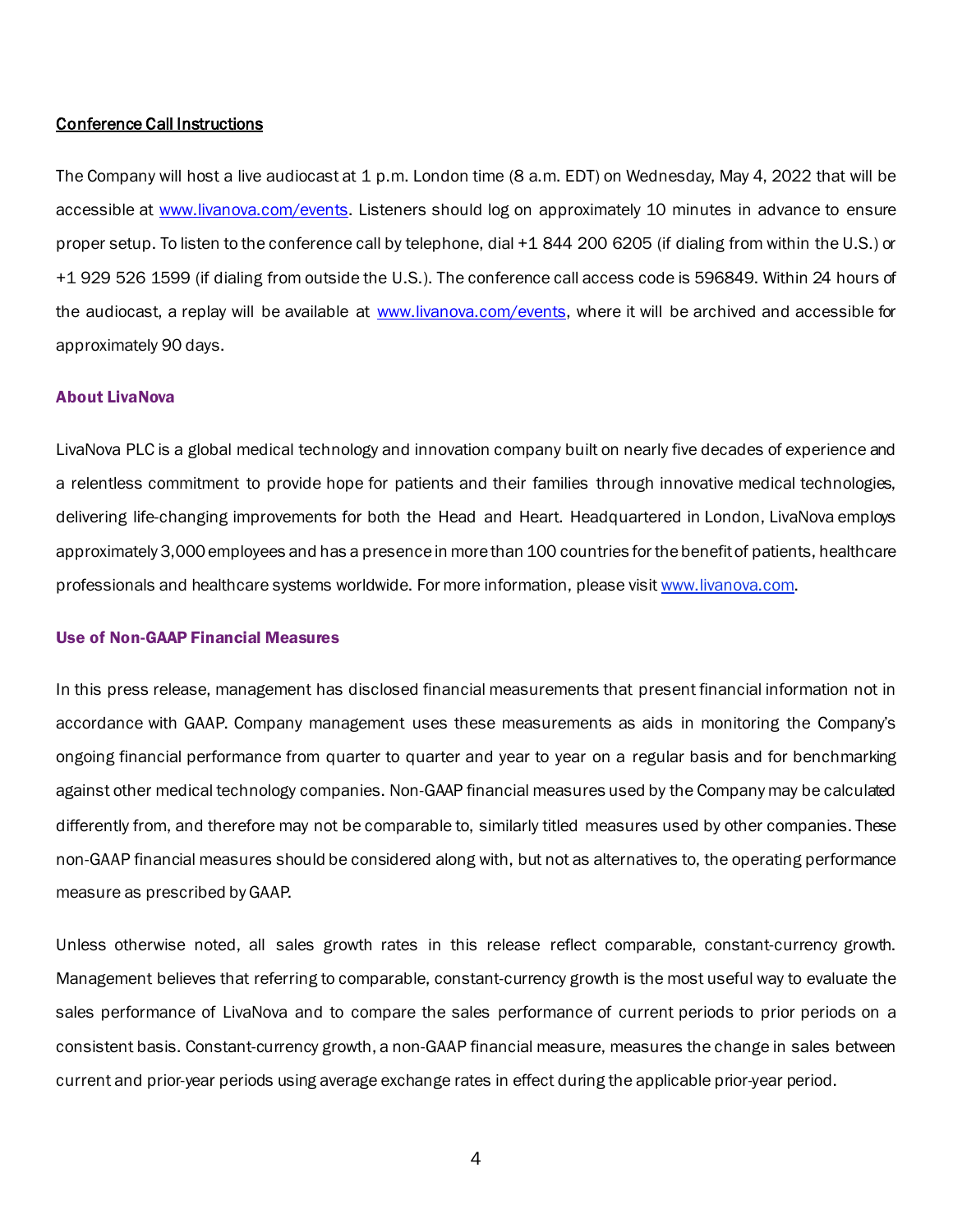LivaNova calculates forward-looking non-GAAP financial measures based on internal forecasts that omit certain amounts that would be included in GAAP financial measures. For example, forward-looking net sales growth projections are estimated on a constant-currency basis and exclude the impact of foreign currency fluctuations. Forward-looking non-GAAP adjusted tax rate and adjusted diluted earnings per share guidance exclude other items such as, but not limited to, changes in fair value of derivatives and contingent consideration arrangements and asset impairment charges that would be included in comparable GAAP financial measures. The most directly comparable GAAP measure for constant-currency net sales, non-GAAP adjusted tax rate and adjusted diluted earnings per share are net sales, the effective tax rate and earnings per share, respectively. The most directly comparable GAAP measure for adjusted free cash flow is net cash provided by operating activities. However, non-GAAP financial adjustments on a forward-looking basis are subject to uncertainty and variability as they are dependent on many factors, including but not limited to, the effect of foreign currency exchange fluctuations, impacts from potential acquisitions or divestitures, the ultimate outcome of legal proceedings, gains or losses on the potential sale of businesses or other assets, restructuring costs, merger and integration activities, changes in fair value of derivatives and contingent consideration arrangements, asset impairment charges and the tax impact of the aforementioned items, tax law changes or other tax matters. Accordingly, forward-looking GAAP financial measures and reconciliations to the most directly comparable forwardlooking GAAP financial measures are not available without unreasonable effort.

The Company also believes adjusted financial measures such as adjusted gross profit percentage, adjusted selling, general and administrative expense, adjusted research and development expense, adjusted other operating expenses, adjusted operating income, adjusted income tax expense, adjusted net income and adjusted diluted earnings per share, are measures by which LivaNova generally uses to facilitate management review of the operational performance of the company, to serve as a basis for strategic planning and to assist in the design of compensation incentive plans. Additionally, the Company also uses the non-GAAP liquidity measure adjusted free cash flow. Furthermore, adjusted financial measures allow investors to evaluate the Company's core performance for different periods on a more comparable and consistent basis, and with other entities in the medical technology industry by adjusting for items that are not related to the ongoing operations of the Company or incurred in the ordinary course of business.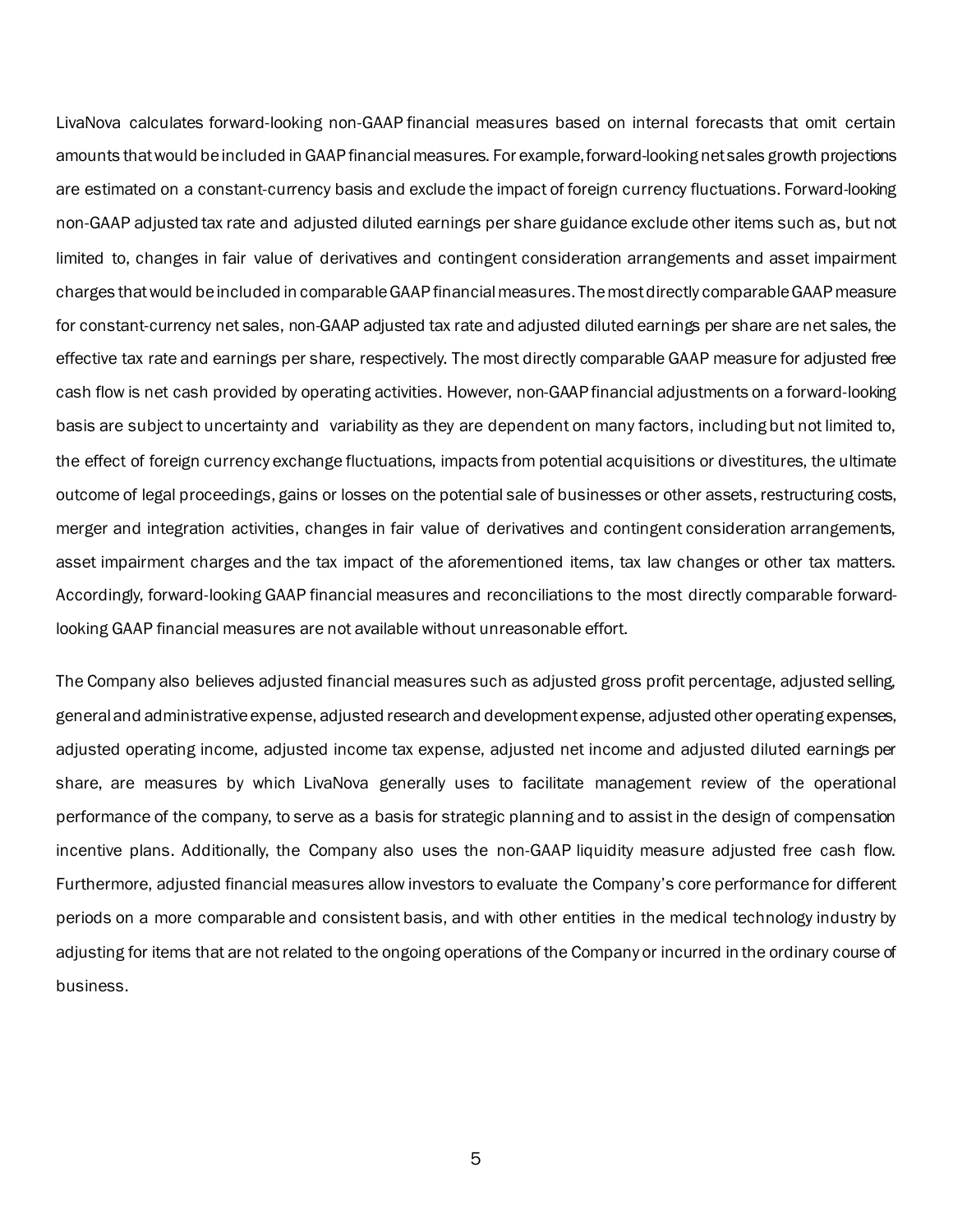#### Safe Harbor Statement

Certain statements in this press release, other than purely historical information, are "forward-looking statements" within the meaning of the Private Securities Litigation Reform Act of 1995, Section 27A of the Securities Act of 1933 and Section 21E of the Securities Exchange Act of 1934, as amended (the "Exchange Act"). These statements include, but are not limited to, LivaNova's plans, objectives, strategies, financial performance and outlook, trends, the amount and timing of future cash distributions, prospects or future events and involve known and unknown risks that are difficult to predict. As a result, our actual financial results, performance, achievements or prospects may differ materially from those expressed or implied by these forward-looking statements. In some cases, you can identify forward-looking statements by the use of words such as "may," "could," "seek," "guidance," "outlook," "predict," "potential," "likely," "believe," "will," "should," "expect," "anticipate," "estimate," "plan," "intend," "forecast," "foresee," or variations of these terms and similar expressions, or the negative of these terms or similar expressions. Such forward-looking statements are necessarily based on estimates and assumptions that, while considered reasonable by LivaNova and its management based on their knowledge and understanding of the business and industry, are inherently uncertain. These statements are not guarantees of future performance, and stockholders should not place undue reliance on forward-looking statements. Investors are cautioned that all such statements involve risks and uncertainties, including without limitation, statements concerning achieving a stronger future, driving sustainable growth and value to our shareholders, projected net sales, adjusted diluted earnings per share, cash flow from operations, capital expenditures, depreciation and amortization, advancing our growth, driving product launches and funding our equity investments, executing on our synergy targets and retaining our focus, energy and discipline as a company, and serving the needs of our customers and patients. Important factors that may cause actual results to differ include, but are not limited to: (i) changes in technology, including the development of superior or alternative technology or devices by competitors and/or competition from providers of alternative medical therapies; (ii) risks related to reductions, interruptions or increasing costs related to the supply of raw materials and components and the distribution of finished products, including as a result of inflation, war, etc.; (iii) failure to develop and commercialize new products and the rate and degree of market acceptance of such products; (iv) failure to obtain approvals or maintain the current regulatory approvals for our products' approved indications; (v) failure to comply with, or changes in, laws, regulations or administrative practices affecting government regulation of our products, including, but not limited to, U.S. Food and Drug Administration ("FDA") laws and regulations; (vi) changes in customer spending patterns; (vii) failure to establish, expand or maintain market acceptance of our products for the treatment of our approved

6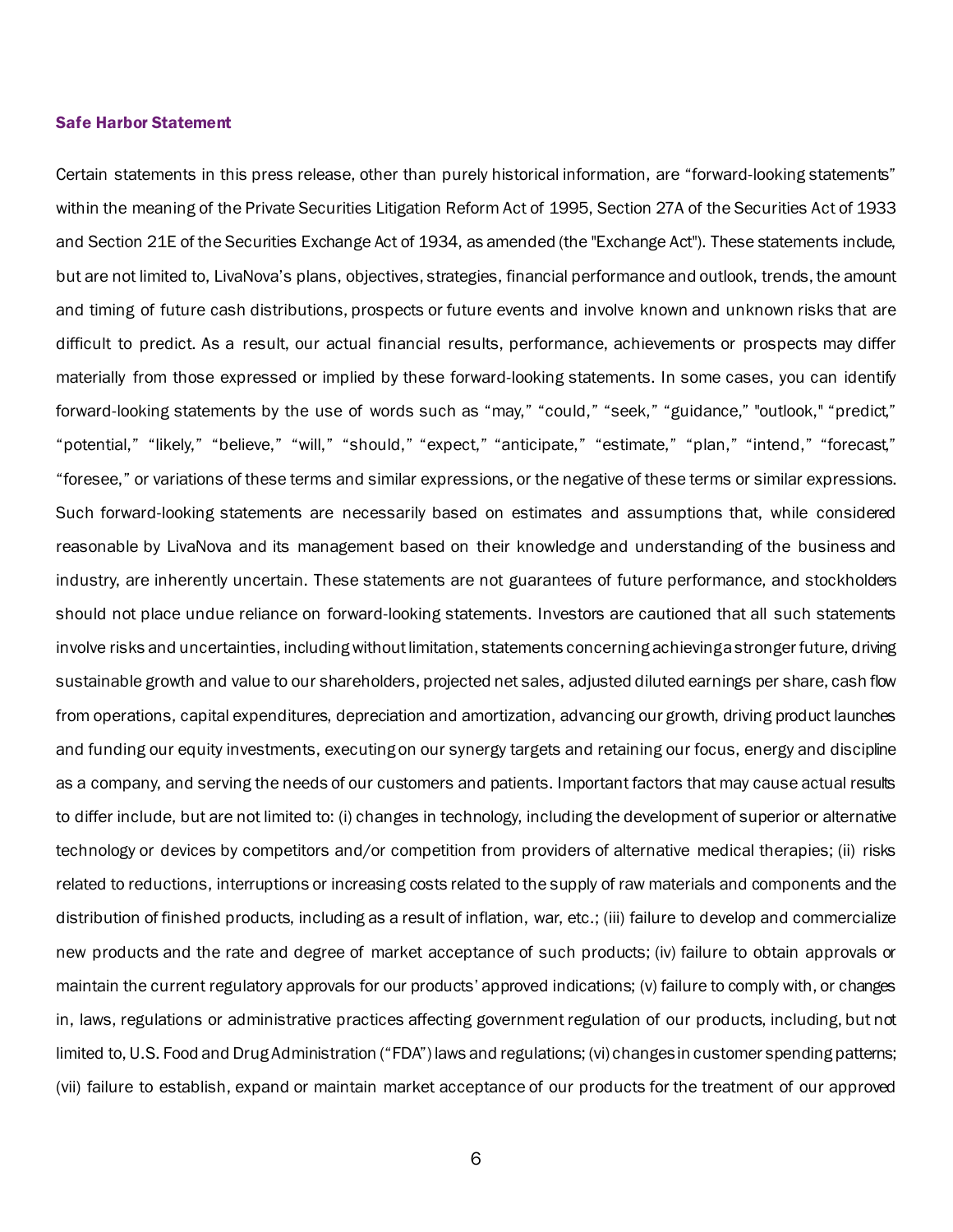indications; (viii) any legislative or administrative reform to the healthcare system, including the U.S. Medicare or Medicaid systems or international reimbursement systems, that significantly reduces reimbursement for our products or procedures or denies coverage for such products or procedures or enhances coverage for competitive products or procedures, as well as adverse decisions by administrators of such systems on coverage or reimbursement issues relating to our products; (ix) failure to obtain or maintain coverage and reimbursement for our products' approved indications and risks related to cost containment efforts of healthcare purchasing organizations; (x) unfavorable results from clinical studies or failure to meet milestones; (xi) losses or costs from pending, or future lawsuits and governmental investigations, including any amount of liability or damages imposed by the Appeals Court or the Supreme Court of Italy with respect to SNIA S.p.A.; (xii) risks relating to our indebtedness under the exchangeable senior notes, our revolving credit facility and our bridge loan facility; (xiii) volatility in the global market and worldwide economic conditions, including volatility caused by the invasion of Ukraine, changes to existing trade agreements and relationships between the U.S. and other countries including the implementation of sanctions and/or COVID-19; (xiv) effectiveness of our internal controls over financial reporting; (xv) changes in our profitability and/or failure to manage costs and expenses; (xvi) fluctuations in future quarterly operating results and/or variations in sales and operating expenses relative to estimates; (xvii) cyber-attacks or other disruptions to our information technology systems; (xviii) product liability, intellectual property, shareholder-related, environmental-related, income tax and other litigation, disputes, losses and costs; (xix) protection, expiration and validity of our intellectual property; (xx) failure to comply with applicable U.S. laws and regulations, including federal and state privacy and security laws and regulations, and applicable non-U.S. laws and regulations; (xxi) non-U.S. operational and economic risks and concerns; (xxii) risks relating to the outbreak and spread of COVID-19 and its variants around the world; (xxiii) failure to retain key personnel, prevent labor shortages, or manage labor costs; (xxiv) harsh weather or natural disasters, including as a result of climate change, that interrupt our business operations or the business operations of our hospital-customers or failure to comply with evolving environmental laws; (xxv) failure of new acquisitions to further our strategic objectives or strengthen our existing businesses; (xxvi) changes in tax laws, including exposure to additional income tax liabilities; (xxvii) changes in our common stock price; and (xxviii) activist investors causing disruptions to the business.

The foregoing list of factors is not exhaustive. You should carefully consider the foregoing factors and the other risks and uncertainties that affect the Company's business, including those described in the "Risk Factors" section of Annual Reports on Form 10-K, Quarterly Reports on Form 10-Q, Current Reports on Form 8-K and other documents filed from time to time with the United States Securities and Exchange Commission by LivaNova.

7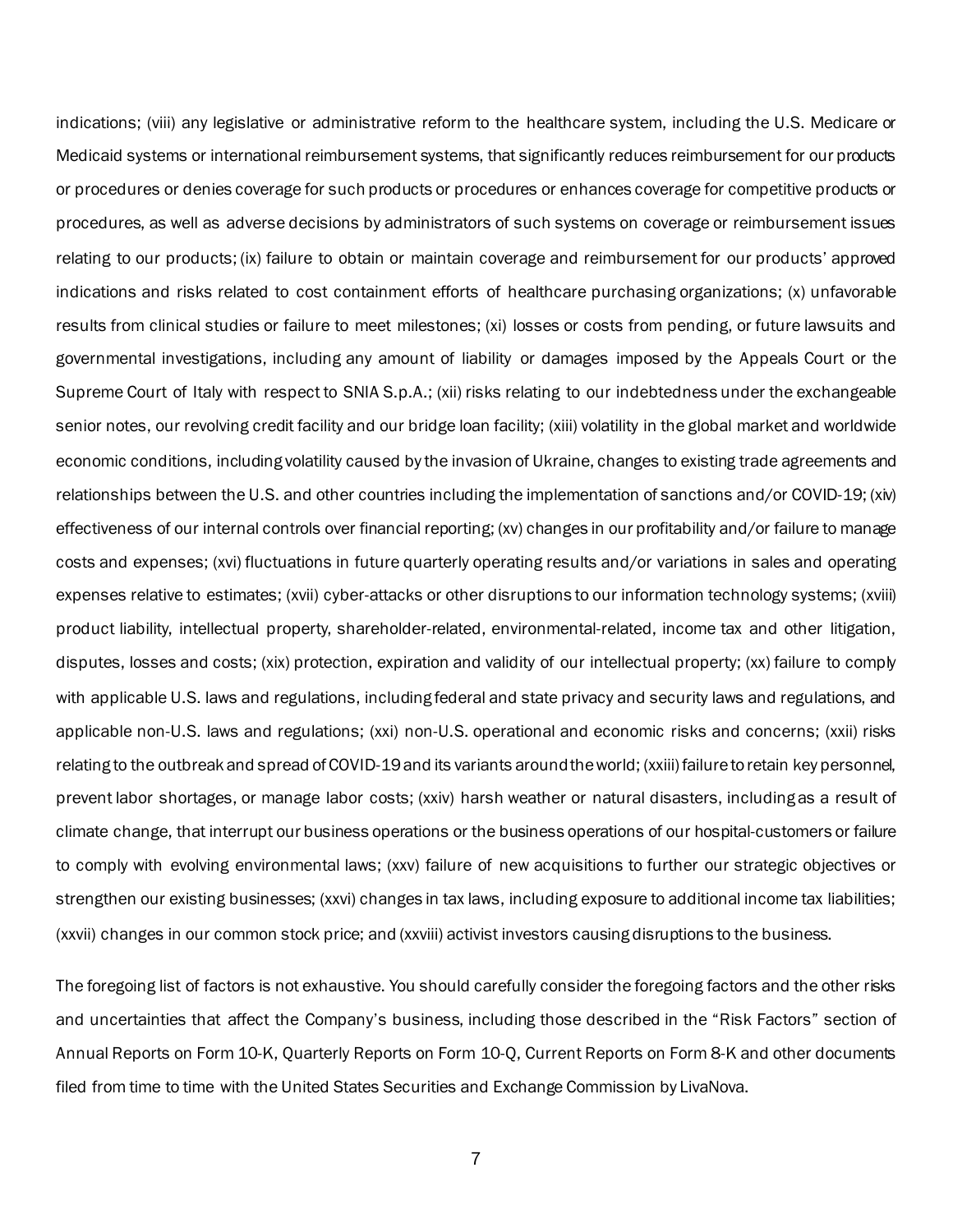We caution you not to place undue reliance on any forward-looking statements, which are made only as of the date of this press release. The Company does not undertake or assume any obligation to update publicly any of the forwardlooking statements in this press release to reflect actual results, new information or future events, changes in assumptions or changes in other factors affecting forward-looking statements, except to the extent required by applicable law. If we update one or more forward-looking statements, no inference should be drawn that we will make additional updates with respect to those or other forward-looking statements.

### Lindsey Little

Senior Director, Investor Relations Phone: +1 281 895 2382 e-mail: [InvestorRelations@livanova.com](mailto:InvestorRelations@livanova.com)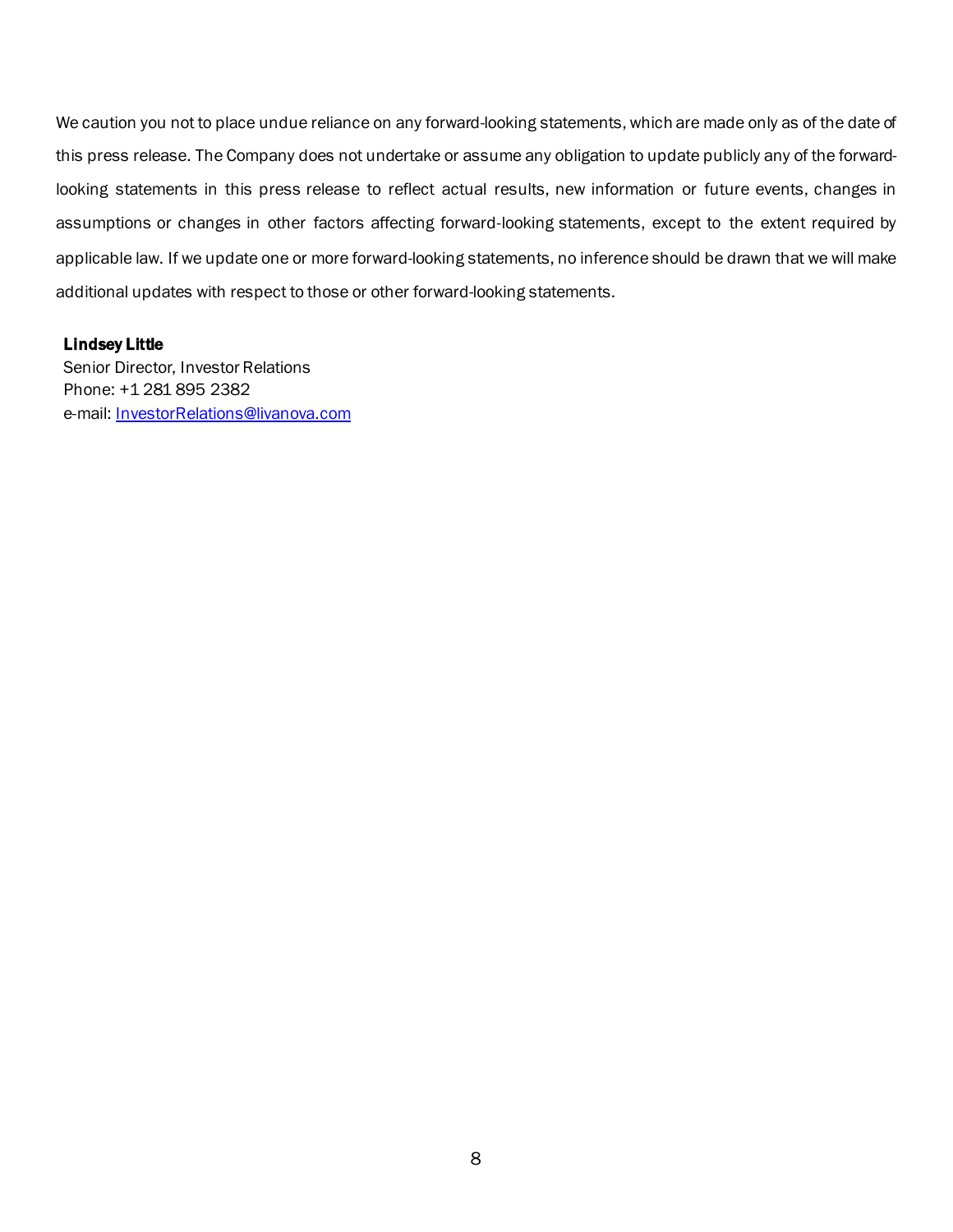# LIVANOVA PLC NET SALES (U.S. dollars in millions)

|                                     |         | Three Months Ended March 31, |                                                |                                                                 |  |  |  |  |
|-------------------------------------|---------|------------------------------|------------------------------------------------|-----------------------------------------------------------------|--|--|--|--|
|                                     | 2022    | 2021                         | % Change at<br>Actual<br><b>Currency Rates</b> | % Change at<br><b>Constant-Currency</b><br>Rates <sup>(1)</sup> |  |  |  |  |
| Cardiopulmonary                     |         |                              |                                                |                                                                 |  |  |  |  |
| <b>US</b>                           | \$38.1  | \$35.8                       | 6.5 %                                          | 6.5 %                                                           |  |  |  |  |
| Europe                              | 32.1    | 30.6                         | 4.7 %                                          | 11.9%                                                           |  |  |  |  |
| Rest of World                       | 46.9    | 42.3                         | 10.8%                                          | 17.7 %                                                          |  |  |  |  |
| Total                               | 117.1   | 108.7                        | 7.7 %                                          | 12.4 %                                                          |  |  |  |  |
| Neuromodulation                     |         |                              |                                                |                                                                 |  |  |  |  |
| <b>US</b>                           | 87.2    | 82.3                         | 6.0%                                           | 6.0%                                                            |  |  |  |  |
| Europe                              | 12.5    | 11.7                         | 6.7 %                                          | 13.2 %                                                          |  |  |  |  |
| Rest of World                       | 10.6    | 9.7                          | 8.7 %                                          | 14.1%                                                           |  |  |  |  |
| Total                               | 110.2   | 103.7                        | 6.3 %                                          | 7.5 %                                                           |  |  |  |  |
| <b>Advanced Circulatory Support</b> |         |                              |                                                |                                                                 |  |  |  |  |
| <b>US</b>                           | 11.0    | 12.6                         | $(12.7)\%$                                     | $(12.7)\%$                                                      |  |  |  |  |
| Europe                              | 0.6     | 0.2                          | 164.5%                                         | <b>NM</b>                                                       |  |  |  |  |
| Rest of World                       | 0.1     | 0.2                          | $(42.6)\%$                                     | <b>NM</b>                                                       |  |  |  |  |
| Total                               | 11.7    | 13.0                         | $(10.1)\%$                                     | (9.7)%                                                          |  |  |  |  |
| Other                               |         |                              |                                                |                                                                 |  |  |  |  |
| <b>US</b>                           |         | 2.7                          | $(100.0\%)$                                    | $(100.0)\%$                                                     |  |  |  |  |
| Europe                              |         | 8.3                          | $(100.0\%)$                                    | $(100.0)\%$                                                     |  |  |  |  |
| Rest of World                       | 1.2     | 11.2                         | $(89.4)\%$                                     | (88.4)%                                                         |  |  |  |  |
| Total                               | 1.2     | 22.2                         | $(94.6)\%$                                     | $(94.1)\%$                                                      |  |  |  |  |
| <b>Totals</b>                       |         |                              |                                                |                                                                 |  |  |  |  |
| <b>US</b>                           | 136.3   | 133.3                        | 2.2 %                                          | 2.2 %                                                           |  |  |  |  |
| Europe                              | 45.1    | 50.8                         | $(11.2)\%$                                     | (5.3)%                                                          |  |  |  |  |
| Rest of World                       | 58.8    | 63.5                         | (7.4)%                                         | (1.8)%                                                          |  |  |  |  |
| Total                               | \$240.2 | \$247.6                      | (3.0)%                                         | (0.3)%                                                          |  |  |  |  |
|                                     |         |                              |                                                |                                                                 |  |  |  |  |

(1) Constant-currency growth, a non-GAAP financial measure, measures the change in sales between current and prior-year periods using average exchange rates in effect during the applicable prior-year period.

\* The sales results presented are unaudited. Numbers may not add precisely due to rounding.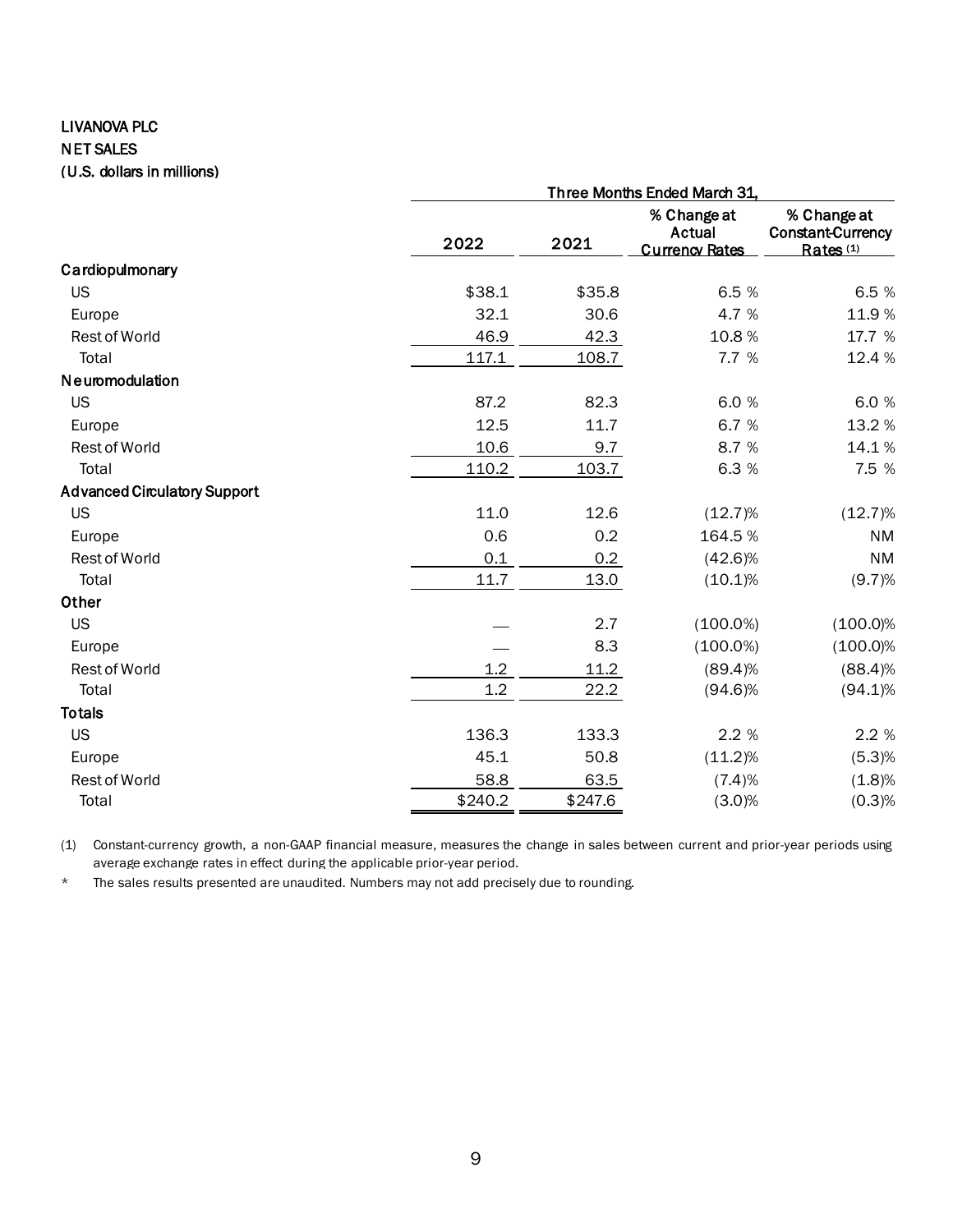# LIVANOVA PLC AND SUBSIDIARIES

# CONDENSED CONSOLIDATED STATEMENTS OF INCOME - UNAUDITED

(U.S. dollars in millions, except per share amounts)

|                                             | Three Months Ended March 31, |          |             |
|---------------------------------------------|------------------------------|----------|-------------|
|                                             | 2022                         | 2021     | % Change    |
| Net sales                                   | \$240.2                      | \$247.6  |             |
| Cost of sales                               | 71.7                         | 84.2     |             |
| Gross profit                                | 168.4                        | 163.4    | 3.1%        |
| Operating expenses:                         |                              |          |             |
| Selling, general and administrative         | 118.5                        | 115.7    |             |
| Research and development                    | 40.9                         | 44.6     |             |
| Other operating expenses                    | (0.5)                        | 8.8      |             |
| Operating income (loss)                     | 9.5                          | (5.7)    | $(266.8)\%$ |
| Interest expense                            | (7.8)                        | (15.9)   |             |
| Foreign exchange and other gains/(losses)   | 3.9                          | (6.4)    |             |
| Income (loss) before tax                    | 5.6                          | (28.1)   | $(119.8)\%$ |
| Income tax expense                          | 2.5                          | 2.6      |             |
| Net income (loss)                           | \$3.0                        | (\$30.8) | $(109.7)\%$ |
| Basic income (loss) per share               | \$0.06                       | (\$0.63) |             |
| Diluted income (loss) per share             | \$0.06                       | (\$0.63) |             |
| Weighted average common shares outstanding: |                              |          |             |
| Basic                                       | 53.3                         | 48.7     |             |
| <b>Diluted</b>                              | 54.2                         | 48.7     |             |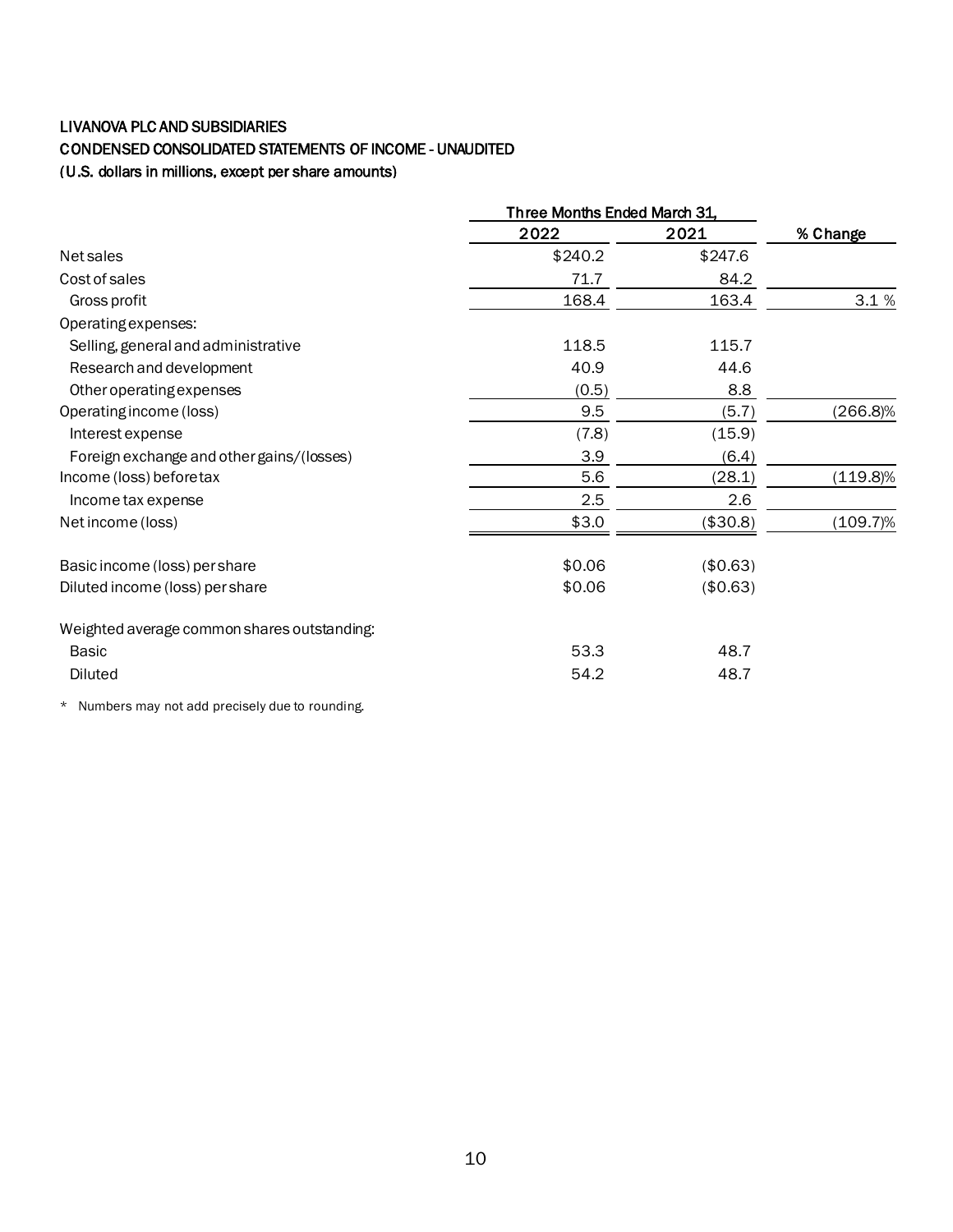## Adjusted Financial Measures (U.S. dollars in millions, except per share amounts)

|                                         | Three Months Ended March 31, |        |                |
|-----------------------------------------|------------------------------|--------|----------------|
|                                         | 2022                         | 2021   | % Change $(1)$ |
| Adjusted SG&A <sup>(1)</sup>            | \$102.0                      | \$96.4 | 5.8 %          |
| Adjusted R&D <sup>(1)</sup>             | 40.1                         | 41.9   | (4.3)%         |
| Adjusted operating income (1)           | 28.4                         | 30.3   | (6.3)%         |
| Adjusted net income (1)                 | 26.0                         | 16.6   | 56.6%          |
| Adjusted diluted earnings per share (1) | \$0.48                       | \$0.34 | 43.2 %         |

(1) Adjusted financial measures are non-GAAP measures and exclude specified items as described and reconciled in the "Reconciliation of GAAP to non-GAAP Financial Measures" contained in the press release.

#### Statistics (as a % of net sales, except for income tax rate)

|                         | GAAP Three Months Ended March 31, |         | Adjusted (1) Three Months Ended March 31, |        |  |  |
|-------------------------|-----------------------------------|---------|-------------------------------------------|--------|--|--|
|                         | 2022                              | 2021    | 2022                                      | 2021   |  |  |
| Gross profit            | 70.1%                             | 66.0%   | 71.0 %                                    | 68.1%  |  |  |
| SG&A                    | 49.3%                             | 46.7 %  | 42.5 %                                    | 38.9%  |  |  |
| R&D                     | 17.0 %                            | 18.0%   | 16.7%                                     | 16.9%  |  |  |
| Operating income (loss) | 4.0 %                             | (2.3)%  | 11.8%                                     | 12.2 % |  |  |
| Net income (loss)       | 1.2%                              | (12.4)% | 10.8%                                     | 6.7 %  |  |  |
| Income tax rate         | 45.6%                             | (9.4)%  | 7.2 %                                     | 9.7 %  |  |  |

(1) Adjusted financial measures are non-GAAP measures and exclude specified items as described and reconciled in the "Reconciliation of GAAP to non-GAAP Financial Measures" contained in the press release.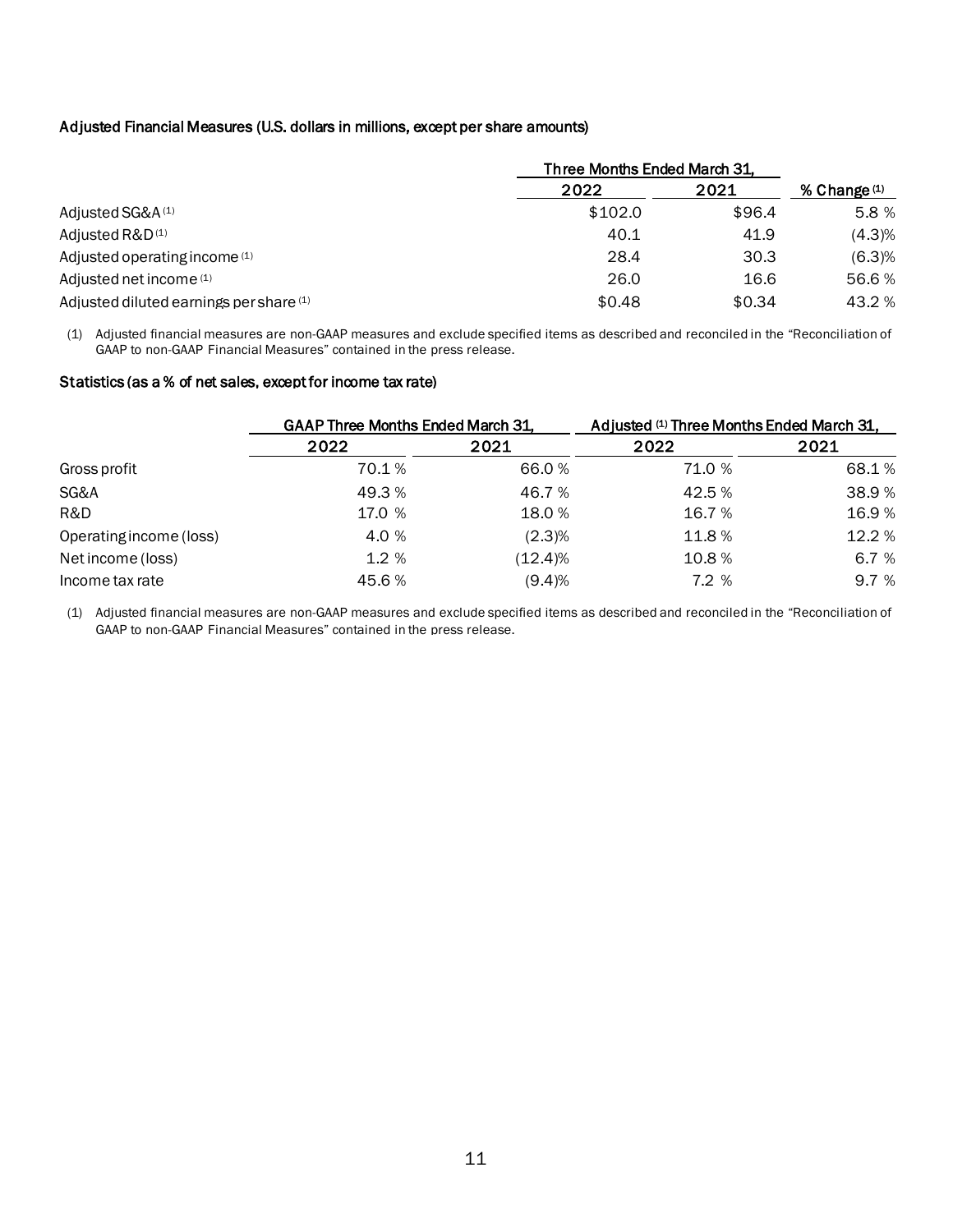#### RE CONCILIATION OF GAAP TO NON-GAAP FINANCIAL MEASURES - UNAUDITED (U.S. dollars in millions, except per share amounts)

| Specified Items                                               |                                   |                                         |                                                               |                                         |                                                                          |                                             |                                          |                                               |                                          |
|---------------------------------------------------------------|-----------------------------------|-----------------------------------------|---------------------------------------------------------------|-----------------------------------------|--------------------------------------------------------------------------|---------------------------------------------|------------------------------------------|-----------------------------------------------|------------------------------------------|
| <b>Three Months Ended</b><br>March 31, 2022                   | <b>GAAP Financial</b><br>Measures | <b>Restructuring</b><br>Expenses<br>(A) | <b>De preciation</b><br>and<br>Amortization<br>Expenses<br>O) | Financing<br><b>Transactions</b><br>(C) | Certain Legal,<br>Contingent<br><b>Consideration</b><br>and Other<br>(5) | Stock-based<br>Compensation<br>Costs<br>(E) | <b>Certain Tax</b><br>Adjustments<br>(F) | <b>Certain Interest</b><br>Adjustments<br>(G) | <b>Adjusted</b><br>Financial<br>Measures |
| Cost of sales                                                 | \$71.7                            | $$ -$                                   | (\$3.7)                                                       | $$ -$                                   | \$2.0                                                                    | (\$0.3)                                     | $$ -$                                    | $$ -$                                         | \$69.8                                   |
| Gross profit percent                                          | 70.1%                             | $-$ %                                   | 1.5 %                                                         | $-$ %                                   | (0.8)%                                                                   | 0.1%                                        | $-$ %                                    | - %                                           | 71.0 %                                   |
| Selling, general and administrative                           | 118.5                             | $\overline{\phantom{m}}$                | (2.9)                                                         |                                         | (5.7)                                                                    | (7.9)                                       |                                          | $\overline{\phantom{0}}$                      | 102.0                                    |
| Selling, general and administrative as a percent of net sales | 49.3 %                            | $-$ %                                   | (1.2)%                                                        | - %                                     | (2.4)%                                                                   | (3.3)%                                      | - %                                      | - %                                           | 42.5 %                                   |
| Research and development                                      | 40.9                              | $\qquad \qquad \blacksquare$            | 0.1                                                           | $\overline{\phantom{a}}$                | 1.2                                                                      | (2.1)                                       | $\overline{\phantom{0}}$                 | —                                             | 40.1                                     |
| Research and development as a percent of net sales            | 17.0 %                            | $-$ %                                   | $-$ %                                                         | $-$ %                                   | 0.5%                                                                     | (0.9)%                                      | - %                                      | - %                                           | 16.7%                                    |
| Other operating expenses                                      | (0.5)                             | 0.1                                     | $\overline{\phantom{m}}$                                      |                                         | 0.4                                                                      |                                             |                                          |                                               |                                          |
| Operating income                                              | 9.5                               | (0.1)                                   | 6.5                                                           | $\overline{\phantom{a}}$                | 2.2                                                                      | 10.3                                        | $\qquad \qquad -$                        | $\overline{\phantom{0}}$                      | 28.4                                     |
| Operating margin percent                                      | 4.0%                              | $-$ %                                   | 2.7%                                                          | $-$ %                                   | 0.9%                                                                     | 4.3 %                                       | $-$ %                                    | - %                                           | 11.8%                                    |
| Income tax expense                                            | 2.5                               | $\qquad \qquad -$                       | 0.5                                                           | $\qquad \qquad$                         | 0.3                                                                      | 0.1                                         | (1.4)                                    | —                                             | 2.0                                      |
| Income tax rate                                               | 45.6%                             | $-$ %                                   | 6.9%                                                          | $-$ %                                   | 15.6 %                                                                   | 0.7%                                        | N/A                                      | - %                                           | 7.2 %                                    |
| Net income                                                    | 3.0                               | (0.1)                                   | 6.1                                                           | (1.1)                                   | 1.9                                                                      | 10.2                                        | 1.4                                      | 4.8                                           | 26.0                                     |
| Net income as a percent of net sales                          | 1.2%                              | $-$ %                                   | 2.5%                                                          | (0.5)%                                  | 0.8%                                                                     | 4.2 %                                       | 0.6%                                     | 2.0 %                                         | 10.8%                                    |
| <b>Diluted EPS</b>                                            | \$0.06                            | $$ -$                                   | \$0.11                                                        | (\$0.02)                                | \$0.03                                                                   | \$0.19                                      | \$0.03                                   | \$0.09                                        | \$0.48                                   |

#### G AAP results for the three months ended March 31, 2022 include:

(A) Restructuring expenses related to organizational changes

(B) Includes depreciation and amortization associated with purchase price accounting

(C) Primarily relates to the mark-to-market adjustment for the exchangeable option feature and capped call derivatives

(D) 3T Heater-Cooler litigation provision, legal expenses primarily related to 3T Heater-Cooler defense, costs related to the SNIA matter, settlements, other matters and remeasurement of contingent consideration related to acquisitions

- (E) Non-cash expenses associated with stock-based compensation costs
- (F) Primarily relates to discrete tax items and the tax impact of intercompany transactions

(G) Primarily relates to non-cash interest expense on the Cash Exchangeable Senior Notes and interest on the 2022 Bridge Loan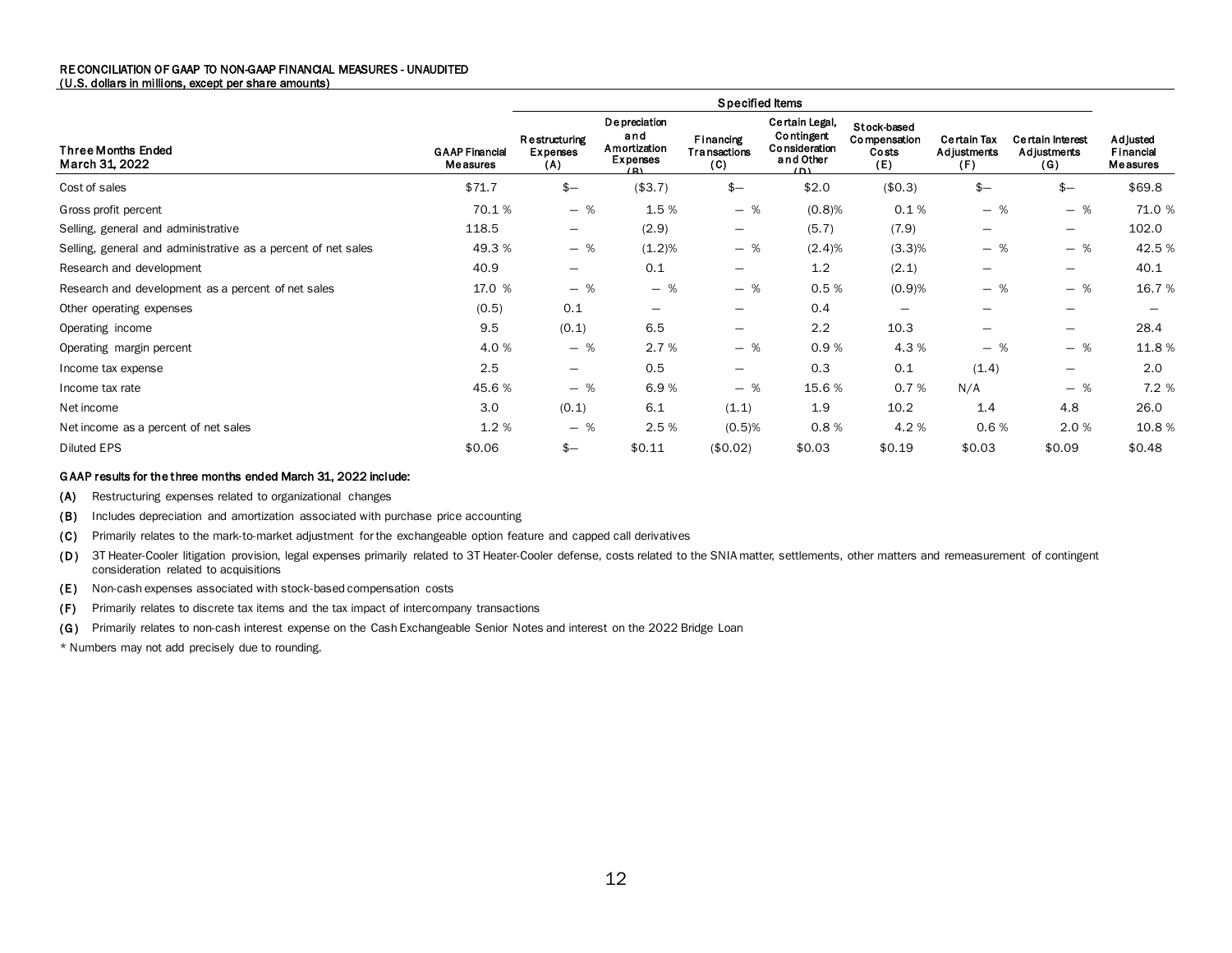#### RE CONCILIATION OF GAAP TO NON-GAAP FINANCIAL MEASURES - UNAUDITED (U.S. dollars in millions, except per share amounts)

|                                                                  |                               | Specified Items                             |                                                |                                                                   |                        |                                                  |                                         |                                                                             |                                             |                                          |                                                  |                                   |
|------------------------------------------------------------------|-------------------------------|---------------------------------------------|------------------------------------------------|-------------------------------------------------------------------|------------------------|--------------------------------------------------|-----------------------------------------|-----------------------------------------------------------------------------|---------------------------------------------|------------------------------------------|--------------------------------------------------|-----------------------------------|
| <b>Three Months Ended</b><br>March 31, 2021                      | GAAP<br>Financial<br>Measures | Mergerand<br>Integration<br>Expenses<br>(A) | <b>Restructuring</b><br><b>Expenses</b><br>(B) | <b>De preciation</b><br>and<br>Amortization<br>Expenses<br>$\sim$ | Impairment<br>(D)      | Product<br>Remediation<br><b>Expenses</b><br>(E) | Financing<br><b>Transactions</b><br>(F) | Certain Legal,<br>Contingent<br><b>Consideration</b><br>and Other<br>$\sim$ | Stock-based<br>Compensation<br>Costs<br>(H) | <b>Certain Tax</b><br>Adjustments<br>(1) | <b>Certain</b><br>Interest<br>Adjustments<br>(J) | Adjusted<br>Financial<br>Measures |
| Cost of sales                                                    | \$84.2                        | $$ -$                                       | $$ -$                                          | (\$4.0)                                                           | $s-$                   | (\$0.1)                                          | $$ -$                                   | (\$0.4)                                                                     | (\$0.6)                                     | $$ -$                                    | $$ -$                                            | \$79.1                            |
| Gross profit percent                                             | 66.0%                         | $-$ %                                       | $-$ %                                          | 1.6%                                                              | $-$ %                  | $-$ %                                            | - %                                     | 0.2%                                                                        | 0.3%                                        | $-$ %                                    | $-$ %                                            | 68.1%                             |
| Selling, general and administrative                              | 115.7                         | $\overline{\phantom{0}}$                    | $\qquad \qquad \longleftarrow$                 | (3.1)                                                             | $\qquad \qquad \qquad$ | —                                                | $\qquad \qquad \longleftarrow$          | (8.9)                                                                       | (7.3)                                       | $\overline{\phantom{m}}$                 | $\qquad \qquad$                                  | 96.4                              |
| Selling, general and administrative as a<br>percent of net sales | 46.7%                         | - %                                         | $-$ %                                          | (1.3)%                                                            | $-$ %                  | $-$ %                                            | - %                                     | (3.6)%                                                                      | (3.0)%                                      | - %                                      | $-$ %                                            | 38.9%                             |
| Research and development                                         | 44.6                          | $\overline{\phantom{0}}$                    | —                                              | $\overline{\phantom{0}}$                                          |                        | -                                                | —                                       | (1.2)                                                                       | (1.6)                                       | $\overline{\phantom{m}}$                 | $\overline{\phantom{0}}$                         | 41.9                              |
| Research and development as a percent of<br>net sales            | 18.0%                         | - %                                         | $-$ %                                          | $-$ %                                                             | $-$ %                  | $-$ %                                            | - %                                     | $(0.5)$ %                                                                   | $(0.6)$ %                                   | $-$ %                                    | $-$ %                                            | 16.9%                             |
| Other operating expenses                                         | 8.8                           | (0.6)                                       | (6.1)                                          | $\qquad \qquad$                                                   | 1.0                    | —                                                | $\overline{\phantom{0}}$                | (3.0)                                                                       |                                             |                                          |                                                  |                                   |
| Operating (loss) income                                          | (5.7)                         | 0.6                                         | 6.1                                            | 7.0                                                               | (1.0)                  | 0.1                                              | —                                       | 13.6                                                                        | 9.5                                         |                                          |                                                  | 30.3                              |
| Operating margin percent                                         | $(2.3)\%$                     | 0.3%                                        | 2.5 %                                          | 2.8%                                                              | (0.4)%                 | $-$ %                                            | - %                                     | 5.5%                                                                        | 3.9%                                        | $-$ %                                    | - %                                              | 12.2 %                            |
| Income tax expense                                               | 2.6                           | $\qquad \qquad -$                           | 0.1                                            | 0.6                                                               | 0.1                    | —                                                | $\overline{\phantom{0}}$                | 0.6                                                                         | 0.2                                         | (2.5)                                    | $\qquad \qquad -$                                | 1.8                               |
| Income tax rate                                                  | (9.4)%                        | 0.5%                                        | 1.9%                                           | 8.0%                                                              | $(12.9)\%$             | 27.9 %                                           | $-$ %                                   | 6.6%                                                                        | 2.0 %                                       | N/A                                      | - %                                              | 9.7%                              |
| Net (loss) income                                                | (30.8)                        | 0.6                                         | 6.0                                            | 6.5                                                               | (1.1)                  | -                                                | 10.6                                    | 8.3                                                                         | 9.3                                         | 2.5                                      | 4.6                                              | 16.6                              |
| Net (loss) income as a percent of net sales                      | (12.4)%                       | 0.3%                                        | 2.4 %                                          | 2.6%                                                              | (0.4)%                 | $-$ %                                            | 4.3 %                                   | 3.4%                                                                        | 3.8%                                        | 1.0%                                     | 1.8%                                             | 6.7%                              |
| <b>Diluted EPS</b>                                               | (\$0.63)                      | \$0.01                                      | \$0.12                                         | \$0.13                                                            | (\$0.02)               | \$—                                              | \$0.21                                  | \$0.17                                                                      | \$0.19                                      | \$0.05                                   | \$0.09                                           | \$0.34                            |

#### G AAP results for the three months ended March 31, 2021 include:

(A) Merger and integration expenses related to our legacy companies and recent acquisitions

- (B) Restructuring expenses related to organizational changes
- (C) Includes depreciation and amortization associated with purchase price accounting
- (D) Revaluation associated with the classification of Heart Valves as held for sale
- (E) Costs related to the 3T Heater-Cooler remediation plan
- (F) Costs associated with our June 2020 financing transactions, including the mark-to-market adjustment for the exchangeable option feature and capped call derivatives
- (G) 3T Heater-Cooler litigation provision, legal expenses primarily related to 3T Heater-Cooler defense, settlements, other matters and remeasurement of contingent consideration related to acquisitions and gain from remeasurement of an investment
- (H) Non-cash expenses associated with stock-based compensation costs
- (I) Primarily relates to discrete tax items and the tax impact of intercompany transactions
- (J) Primarily relates to non-cash interest expense on our Senior Secured Term Loan and Cash Exchangeable Senior Notes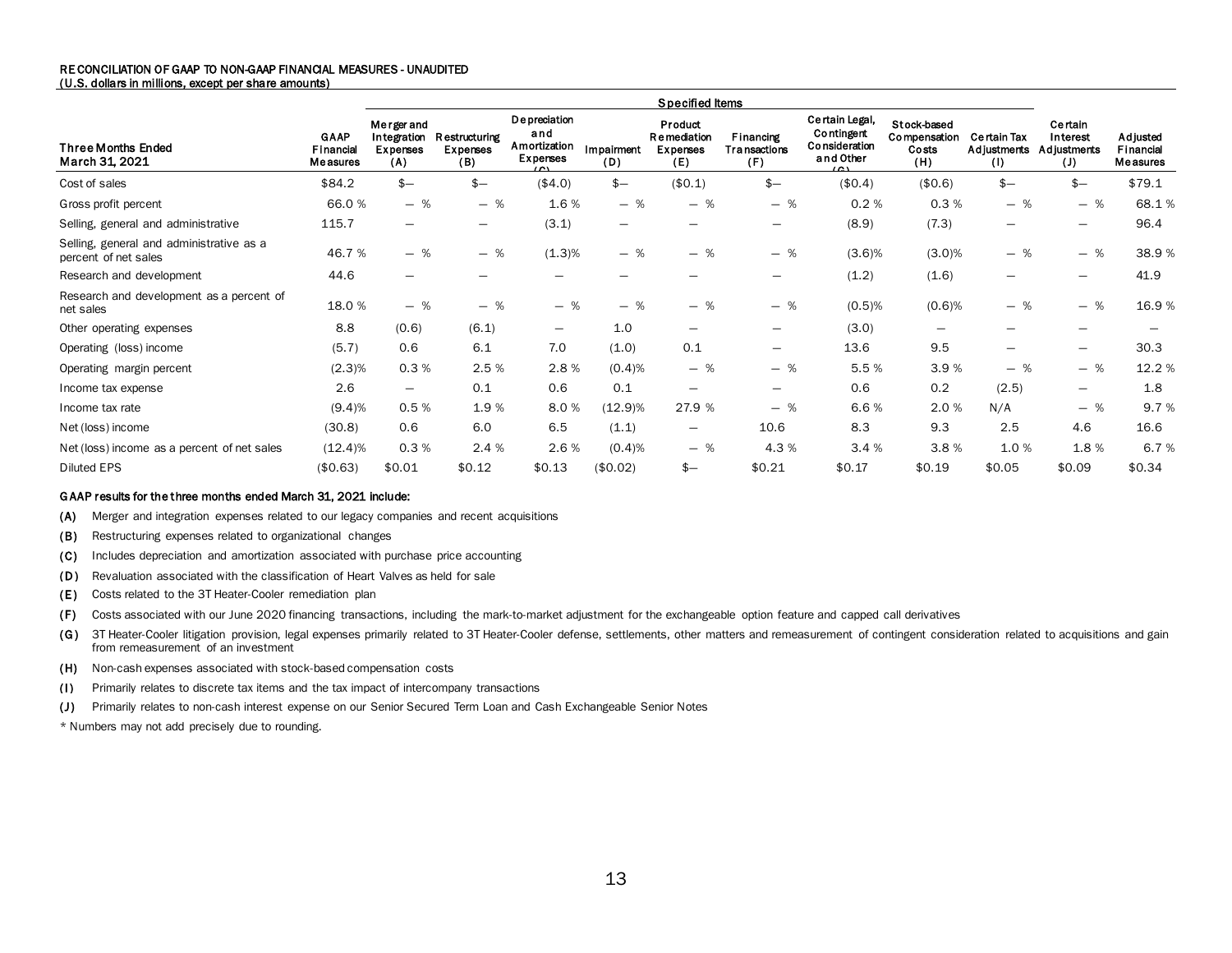# LIVANOVA PLC AND SUBSIDIARIES

# CONDENSED CONSOLIDATED BALANCE SHEETS - UNAUDITED

(U.S. dollars in millions)

|                                                      | March 31, 2022 | December 31, 2021 |
|------------------------------------------------------|----------------|-------------------|
| <b>ASSETS</b>                                        |                |                   |
| Current Assets:                                      |                |                   |
| Cash and cash equivalents                            | \$128.7        | \$208.0           |
| Restricted cash                                      | 313.6          |                   |
| Accounts receivable, net of allowance                | 182.1          | 185.4             |
| Inventories                                          | 114.8          | 105.8             |
| Prepaid and refundable taxes                         | 29.2           | 37.6              |
| Current derivative assets                            | 0.1            | 106.6             |
| Prepaid expenses and other current assets            | 41.0           | 35.7              |
| <b>Total Current Assets</b>                          | 809.6          | 679.2             |
| Property, plant and equipment, net                   | 148.0          | 150.1             |
| Goodwill                                             | 896.6          | 899.5             |
| Intangible assets, net                               | 390.5          | 399.7             |
| Operating lease assets                               | 38.2           | 40.6              |
| Investments                                          | 16.7           | 16.6              |
| Deferred tax assets                                  | 2.7            | $2.2^{\circ}$     |
| Long-term derivative assets                          | 96.7           |                   |
| Other assets                                         | 17.9           | 13.1              |
| <b>Total Assets</b>                                  | \$2,416.9      | \$2,201.0         |
| LIABILITIES AND STOCKHOLDERS' EOUITY                 |                |                   |
| Current Liabilities:                                 |                |                   |
| Current debt obligations                             | \$4.8          | \$229.7           |
| Accounts payable                                     | 73.9           | 68.0              |
| Accrued liabilities and other                        | 92.0           | 88.9              |
| Current derivative liabilities                       | 1.9            | 183.1             |
| Current litigation provision liability               | 30.1           | 32.8              |
| Taxes pavable                                        | 22.6           | 15.1              |
| Accrued employee compensation and related benefits   | 82.6           | 79.3              |
| <b>Total Current Liabilities</b>                     | 307.9          | 697.0             |
| Long-term debt obligations                           | 455.8          | 9.8               |
| Contingent consideration                             | 83.3           | 86.8              |
| Deferred tax liabilities                             | 7.9            | 7.7               |
| Long-term operating lease liabilities                | 30.9           | 35.9              |
| Long-term employee compensation and related benefits | 18.8           | 19.1              |
| Long-term derivative liabilities                     | 170.7          |                   |
| Other long-term liabilities                          | 49.8           | 49.9              |
| <b>Total Liabilities</b>                             | 1,125.0        | 906.3             |
| <b>Total Stockholders' Equity</b>                    | 1,291.9        | 1,294.6           |
| Total Liabilities and Stockholders' Equity           | \$2,416.9      | \$2,201.0         |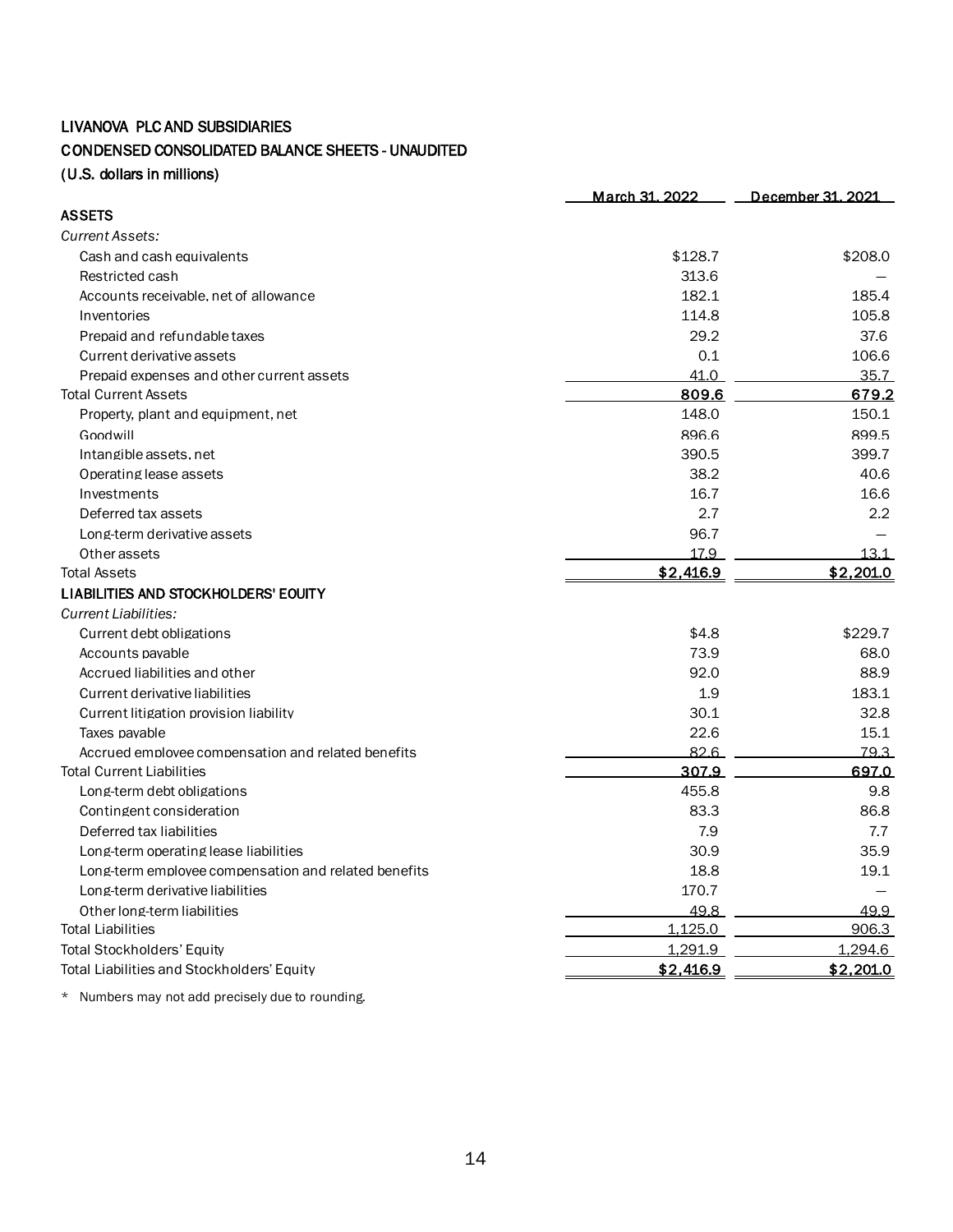### LI VANOVA PLC AND SUBSIDIARIES

#### CONDENSED CONSOLIDATED STATEMENTS OF CASH FLOWS - UNAUDITED

| (U.S. dollars in millions)                                                    | <b>Three Months Ended March 31,</b> |          |  |  |
|-------------------------------------------------------------------------------|-------------------------------------|----------|--|--|
|                                                                               | 2022                                | 2021     |  |  |
| <b>Operating Activities:</b>                                                  |                                     |          |  |  |
| Net income (loss)                                                             | \$3.0                               | (\$30.8) |  |  |
| Non-cash items included in net income (loss):                                 |                                     |          |  |  |
| Stock-based compensation                                                      | 10.3                                | 9.5      |  |  |
| Amortization                                                                  | 6.5                                 | 6.7      |  |  |
| Depreciation                                                                  | 5.6                                 | 6.1      |  |  |
| Amortization of debt issuance costs                                           | 4.4                                 | 4.4      |  |  |
| Remeasurement of contingent consideration to fair value                       | (3.8)                               | 0.5      |  |  |
| Amortization of operating lease assets                                        | 2.7                                 | 5.4      |  |  |
| Remeasurement of Respicardia investment and loan                              |                                     | (4.6)    |  |  |
| Remeasurement of derivative instruments                                       | (1.4)                               | 7.3      |  |  |
| Other                                                                         | 1.1                                 | 0.5      |  |  |
| Changes in operating assets and liabilities:                                  |                                     |          |  |  |
| Accounts receivable, net                                                      | 1.5                                 | (3.4)    |  |  |
| Inventories                                                                   | (9.6)                               | (1.6)    |  |  |
| Other current and non-current assets                                          | (2.0)                               | 26.8     |  |  |
| Accounts payable and accrued current and non-current liabilities              | 10.0                                | (1.9)    |  |  |
| Taxes payable                                                                 | 0.7                                 | (3.3)    |  |  |
| Litigation provision liability                                                | (3.1)                               | (2.1)    |  |  |
| Net cash provided by operating activities                                     | 25.8                                | 19.5     |  |  |
| <b>Investing Activities:</b>                                                  |                                     |          |  |  |
| Purchases of property, plant and equipment                                    | (5.2)                               | (8.2)    |  |  |
| Purchase of investments                                                       | (0.3)                               | (1.8)    |  |  |
| Proceeds from asset sales                                                     | $\overline{\phantom{m}}$            | 0.2      |  |  |
| Net cash used in investing activities                                         | (5.5)                               | (9.9)    |  |  |
| <b>Financing Activities:</b>                                                  |                                     |          |  |  |
| Proceeds from long-term debt obligations                                      | 218.3                               |          |  |  |
| Payment of debt issuance costs                                                | (2.4)                               |          |  |  |
| Shares repurchased from employees for minimum tax withholding                 | (1.1)                               | (3.7)    |  |  |
| Payment of contingent consideration                                           |                                     | (4.4)    |  |  |
| Other                                                                         |                                     | (0.2)    |  |  |
| Net cash provided by (used in) financing activities                           | 214.9                               | (8.3)    |  |  |
| Effect of exchange rate changes on cash, cash equivalents and restricted cash | (0.8)                               | (1.6)    |  |  |
| Net increase (decrease) in cash, cash equivalents and restricted cash         | 234.4                               | (0.3)    |  |  |
| Cash, cash equivalents and restricted cash at beginning of period             | 208.0                               | 252.8    |  |  |
| Cash, cash equivalents and restricted cash at end of period                   | \$442.4                             | \$252.5  |  |  |